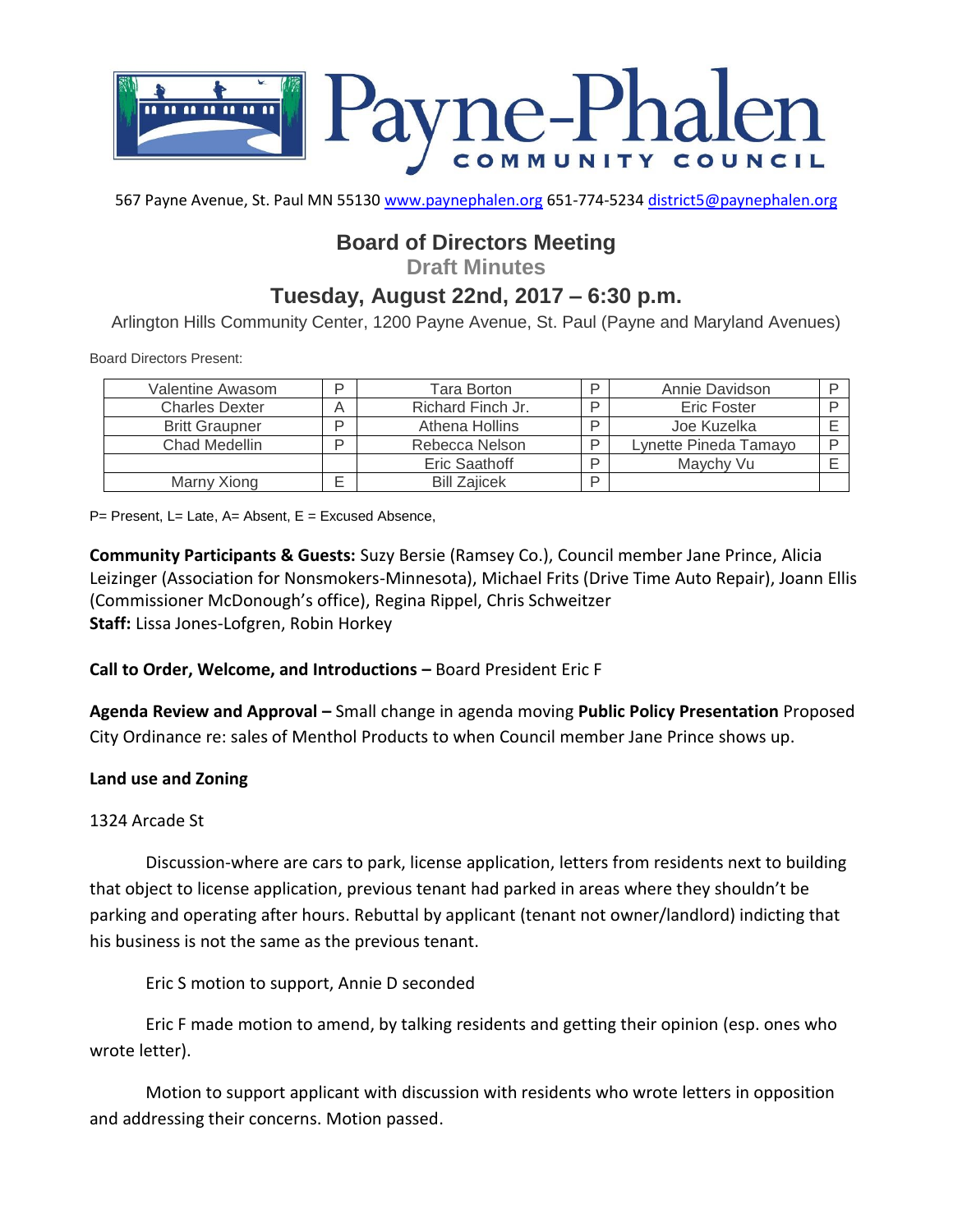#### **Public Policy Presentation**

Ward 7 City Council member Jane Prince, 2 members of Association of Nonsmokers-Minnesota.

A year and a half ago, City passed motion to not sell 'flavored' tobacco (entry tobacco).

Flavored tobacco is a now restricted to places where only 18 yr olds can enter.

Menthol is now the issue as it is also an "entry tobacco". In response to the work of the community, menthol is target marketing to youth and the African American community. Many African American groups are leading the way in this effort, they are just following and responding to this effort. They now want to amend the list to add menthol to that list of restricted tobacco. This is not a ban, it is a restriction to tobacco sellers. Public discussion will be heard at the Sept 20 5:30 City Council meeting.

Eric F- address issue of how this affects small business. Reply is that the effect on health and health care is much greater than the loss to small business owners.

Janice brought up idea of helping the small business owners that this amendment might affect. As the profit margin on sale of cigarettes is minimal to the sale of food products and other sales.

There are about 17 businesses that this would affect and in their survey, 93% of smokers surveyed said they would still patronize that store to buy other products such as food items.

Eric F asked what impact on small immigrant businesses might be as they have limited resources and have put a lot into their business. Reply that this has also been addressed in meetings with small business owners and that impact may not be huge. Using the ban of cigarette smoking in restaurants previously as example and the loss of revenue was also not huge.

Eric asked what they would like, our support?

Bill made motion to sign on as sponsor of coalition to do this. Athena seconded. Motion passed.

Chad M is not in support of the motion and abstained from voting.

### **Public Comment/input/Announcements**

Eric F - 1544 Duluth street issue has already been approved.

Chris S brought up the fact that the minutes aren't available and specific council members are not showing up. Minutes were not completed in time to get into this packet (my fault) Eric F replied that attendance issue is being addressed by the Executive Committee.

Joann announced the opening of the Cookie Cart and the Fundraiser. Flat Earth Brewery is the venue, August 31<sup>st</sup>. All the kids in the Cookie Cart program are from Johnson High School. Money needed to install ovens etc. Right now, Cookie Cart on Payne has to travel over to North Minneapolis. 2 million has already been raised. This is the final push, 1 million more is needed and hopefully looking at being open by Spring of 2018.